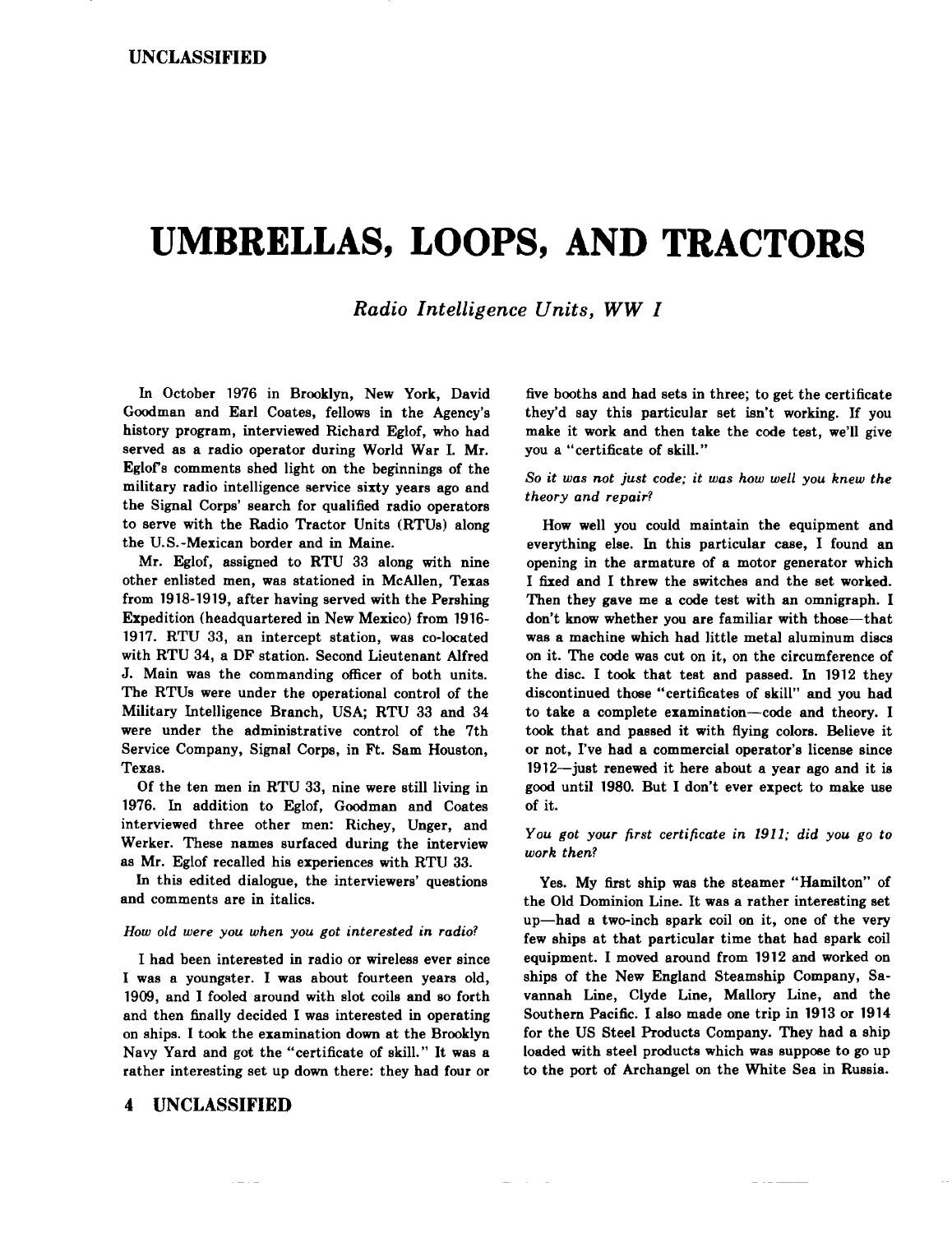I made that trip. We got into the White Sea okay, but after we got in there, the weather turned so bitterly cold that the ship was frozen in for two months. I enjoyed it. Of course we had lots of coal on board. The town's people would come out by horsedrawn sleigh over the ice and take us into town and back again. All in all, I had quite a career.

*In that first period, in 1911, as you were on the ships, did you have any additional training?* 

No, it was all on my own. I kept up on everything that was going on. Of course along came the war and they sent several officers up here to get in touch with the old Marconi Company.

*Can we go back before that period? Can we go back and talk about the Pershing Expedition and how you got there?* 

I was in the reserves. They called up signal corpsmen and we went down to New Mexico.

*What year was that?* 

That was in 1916-and you went, too! That interrupted my marine operator career; then I got back here about the first part of 1917.

*Now, who were you with in New Mexico?* 

The Signal Corps Branch. I don't know what division they called it.

*Was the whole company called up at once?* 

The whole company was called up.

*What kind of company was it? Was it a radiotelegraph company?* 

It was radiotelegraph exclusively, that's **all.** Of course, it had the other group that could work sema-



**RTU** 33, **McAllen, Texas. Ford tender, supply tent, receiving station with umbrella antenna, and sleeping quarters.** 

 $\sim 10$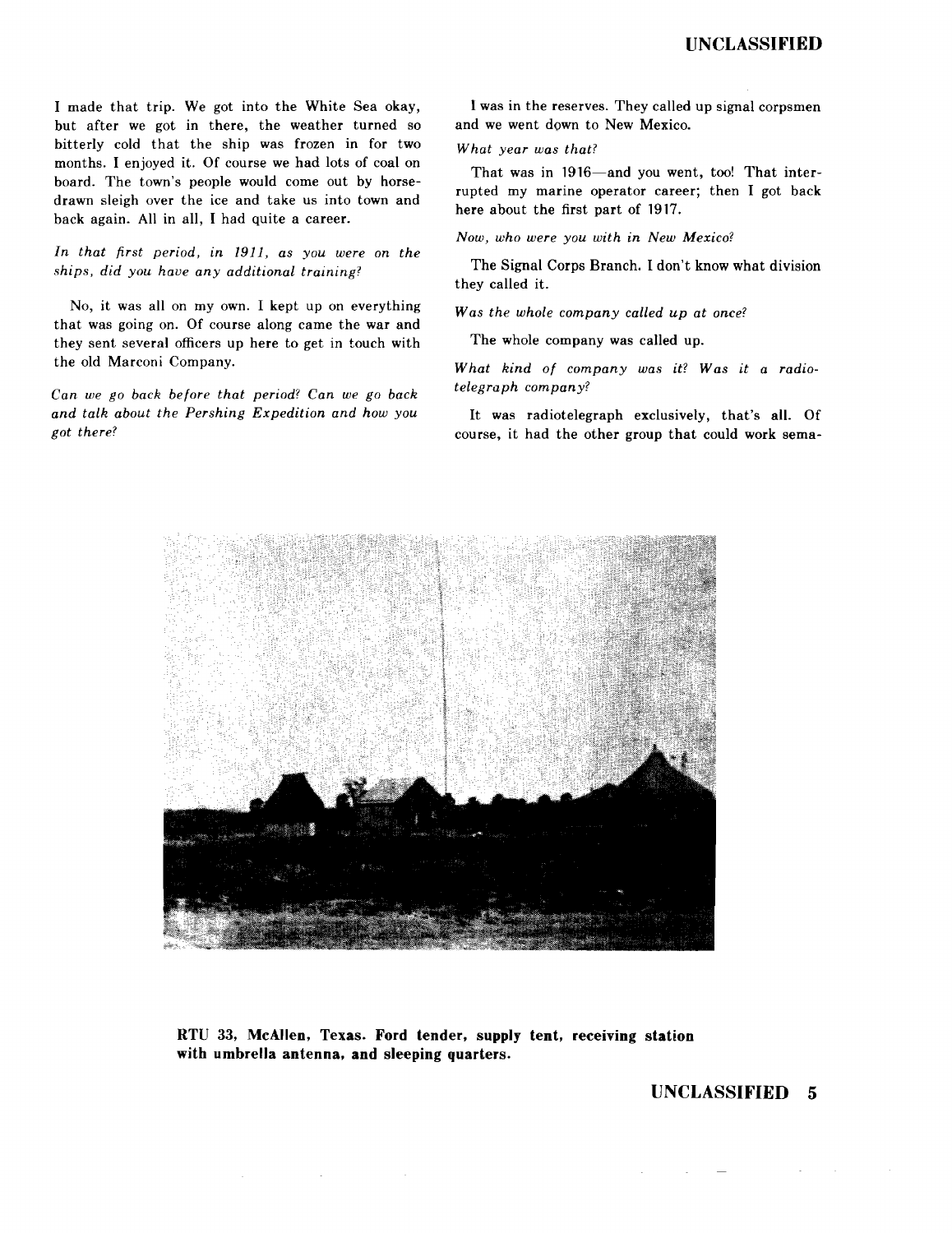phore and things like that, but I wasn't involved in that.

#### *What was your grade?*

I was just a private.

*Just a private? Were you an operator?* 

I did operating.

*Did you operate in New Mexico?* 

Yes.

*Where were you stationed in New Mexico?* 

Las Cruces. There was nothing but sticks down there-all wide open country. We maintained contact while I was there with other field groups stationed along the border. As I said, when World War I came they got in touch with the Marconi Company to see if they could get some good operators.

#### *Were you still in the Signal Corps in World War /?*

No, I got out of that when I came back to New York early in 1917. Later I was interviewed by some officers that came up from Washington.

#### *Do you recall their names?*

No, I don't.

#### *Were they Signal Corps Officers?*

Yes. They came up here looking primarily for ship operators because the amateurs at that time apparently didn't have the experience. They wanted people who knew how to operate equipment, so the Marconi Company got in touch with people like myself and Joe Richey. I don't know just what Joe Richey was doing at that time; he wasn't a ship operator but I presume they got in touch with him at AT&T. Charles Werker was a ship operator; Ken Hance was also a ship operator here in New York, and they got some men from out west. They got a fellow named Rose, and Lieutenant Main, who was in charge of our unit in Texas, who had been a ship operator on the Great Lakes. They transferred him from the ships to a coast station in Detroit. Lieutenant Main had been in charge of a coast station, I presume. He was a little bit better off than some of the others so he was commissioned a lieutenant.

#### *In other words, he had no prior service?*

He had no prior service in the Army. There were several of them. The only other one that I met was a

# **6 UNCLASSIFIED**

Lieutenant Sutherlin; I think he was stationed either in Yuma, Arizona or Las Cruces.

#### *How did you meet him?*

Well, we had a meeting in Washington. You see, the set up in New York was that we went over to Bedloes Island which was called Fort Wood, but now is the Statue of Liberty. That's where we all enlisted. We were only there for a week or two. Then we all went down to Washington and then over to the National Bureau of Standards.

#### *So your whole group enlisted?*

The whole group.

*How many were there, do you recall?* 

I don't recall, it may have been about twenty.

#### *Was it just enlisted personnel?*

Yes. The one officer that I recall was Sutherlin. The set up there was-I can tell you they made a lot of promises. They told us if we enlisted that we would get commissions, which I never saw!

*When you enlisted in Bedloes or Fort Wood, did they tell you anything? Did they brief you, or give you an idea of what you were going to* do?

No, they didn't brief us at all. They just said, "Stay here until we get orders to send you to Washington."

## *Did they keep you away from the rest of the enlistees?*

More or less, yes. They had a radio station at Fort Wood at that time which we were permitted to go in and see-we went from there down to Washington. In Washington, we went over to the Bureau of Standards where we were briefed on new equipment which included loop antennas for direction finding. I had no experience with loop antennas until I got to Washington. We were pretty well briefed on how to operate them-I don't recall just how long a period it was, I think maybe several months. Then the group was assigned to different places. Richey, Werker, and I went to Radio Tractor Unit 33 in Texas. There were about ten enlisted men plus an officer who went to Unit 33. Likewise some went to other units; some of these I believe were recruited, but they didn't come *to*  New York--they went from the West down there.

*Do you have any records of the other units or the people that went to them?* 

 $\sim 10$  km  $^{-1}$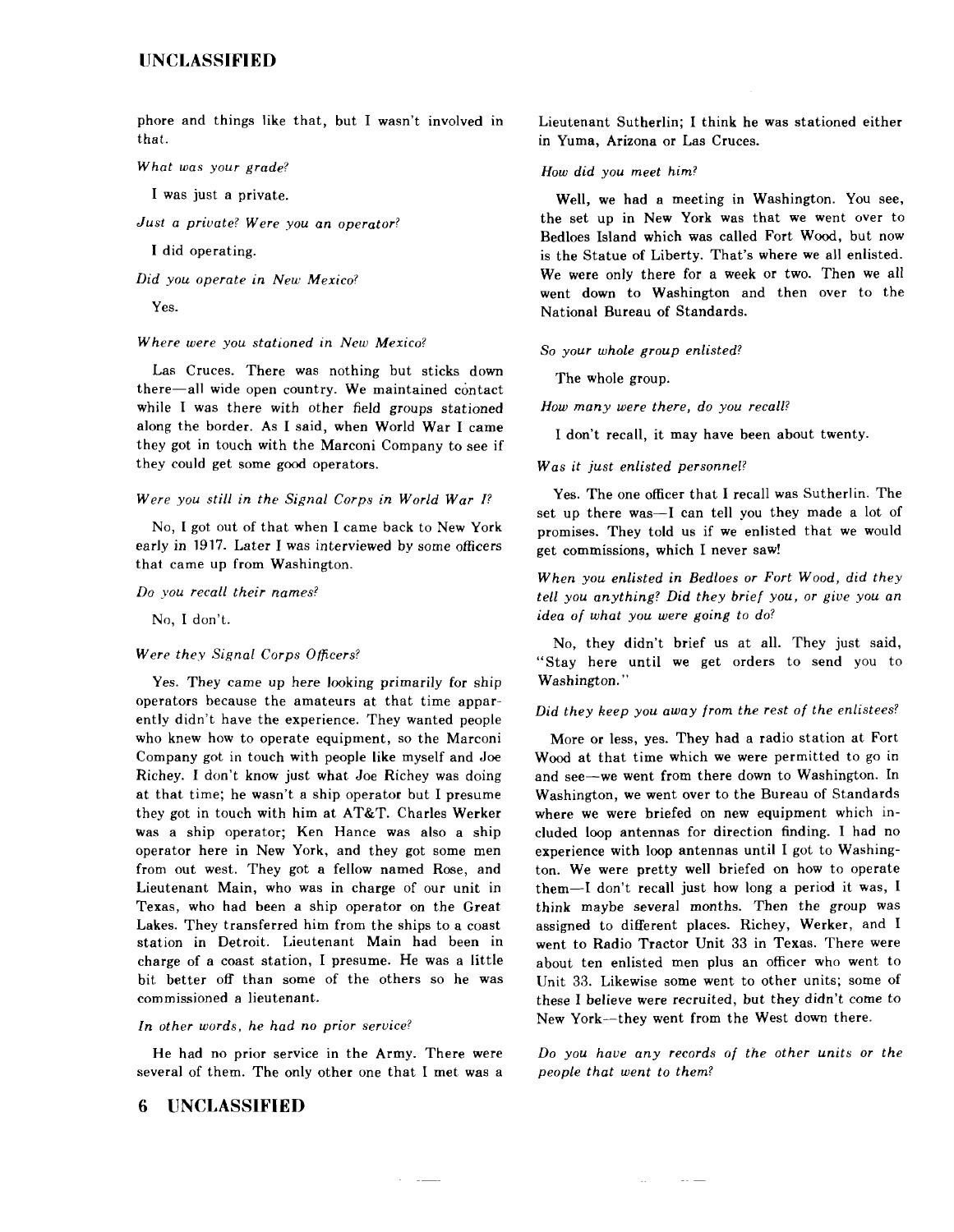

**RTU 33 in the Ford tender.** *Left to right:* **Lt Main, Joe Torre, Ernest Rose, Richard Eglor, Paul Anway (standing left), Charles Unger, Ken Hance (driving), and Charles Werker.** 

No, I don't. There was Unit 34 and I believe there was a Unit 35. Those are the only ones that I can recall. Have your records shown a number of units?

*Yes, that's right. There were quite a few units.* 

There were?

*There were 14 units. They served from the area of Brownsville, Texas out to California.* 

Well, you see, I didn't know anything about those other units other than when we monitored stations down there in McAllen, Texas and took bearings on them. Those bearings were transmitted to these other units so that they could take bearings where the lines intersected.

#### *Triangulation.*

Triangulation, if you want to call it that. We found out where the other stations were. Then I believe that

information was passed to the intelligence department which sent civilian personnel in to try to locate where these stations were operating. I think the main station, according to my recollection, was in a town called Chapultepec which I don't find on the map these days. I don't know whether that's now Mexico City or on the outskirts of Mexico City. Chapultepec was the name of one of the stations that we monitored-twenty-four hours a day because they were communicating with stations in Germany, and I presume, with German submarines in the Gulf of Mexico. I know we did copy when we could. I believe we got a lot of information that was very valuable.

*Going back, if you will, to the Bureau of Standardswhat type of equipment besides the loop antenna did you get training on?* 

Just the receivers and transmitters. The receivers were, I believe, mostly Marconi receivers and the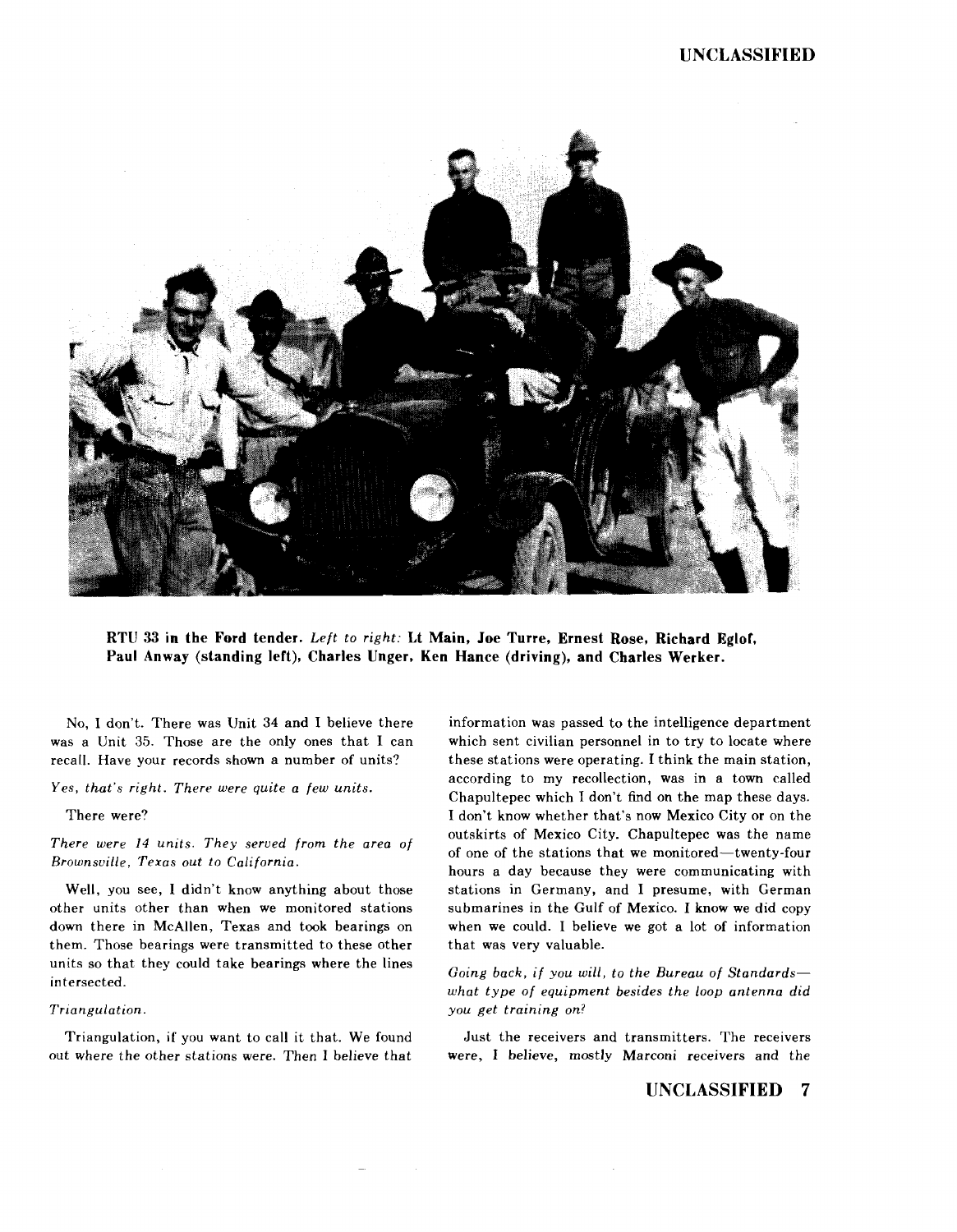# **UNCLASSIFIED**

transmitters were also built by the Marconi Company. That's all there was then-nothing in the line of shortwave equipment at that time.

## *Was there any French or British equipment?*

Nothing like that. This was all American-made equipment, manufactured mostly by the Marconi Company in New Jersey.

#### *Was that equipment special?*

There was nothing special about it. It was made for the Signal Corps. In our group it was just standard equipment plus the transmitters for field work. On those frequencies they used an umbrella antenna-I presume you know about that? They used a big pole with drooping wires.

*Could you describe your training while you were* in *the Bureau of Standards?* 

Well, nothing other than we attended lectures and operated the equipment to make sure that we knew how to work it and that it was working properly. That was it.

## *What were the Lectures on?*

The design of the equipment, how it was manufactured, and what it did. The transmitters were the same. The best thing was that this was all equipment which I had been familiar with before I went into the Army; used the same receivers on some of the ships. The IP 501 receiver and the transmitters later developed into some of the sparks. Of course, on the ships



# **Richard Eglof at receiving position.**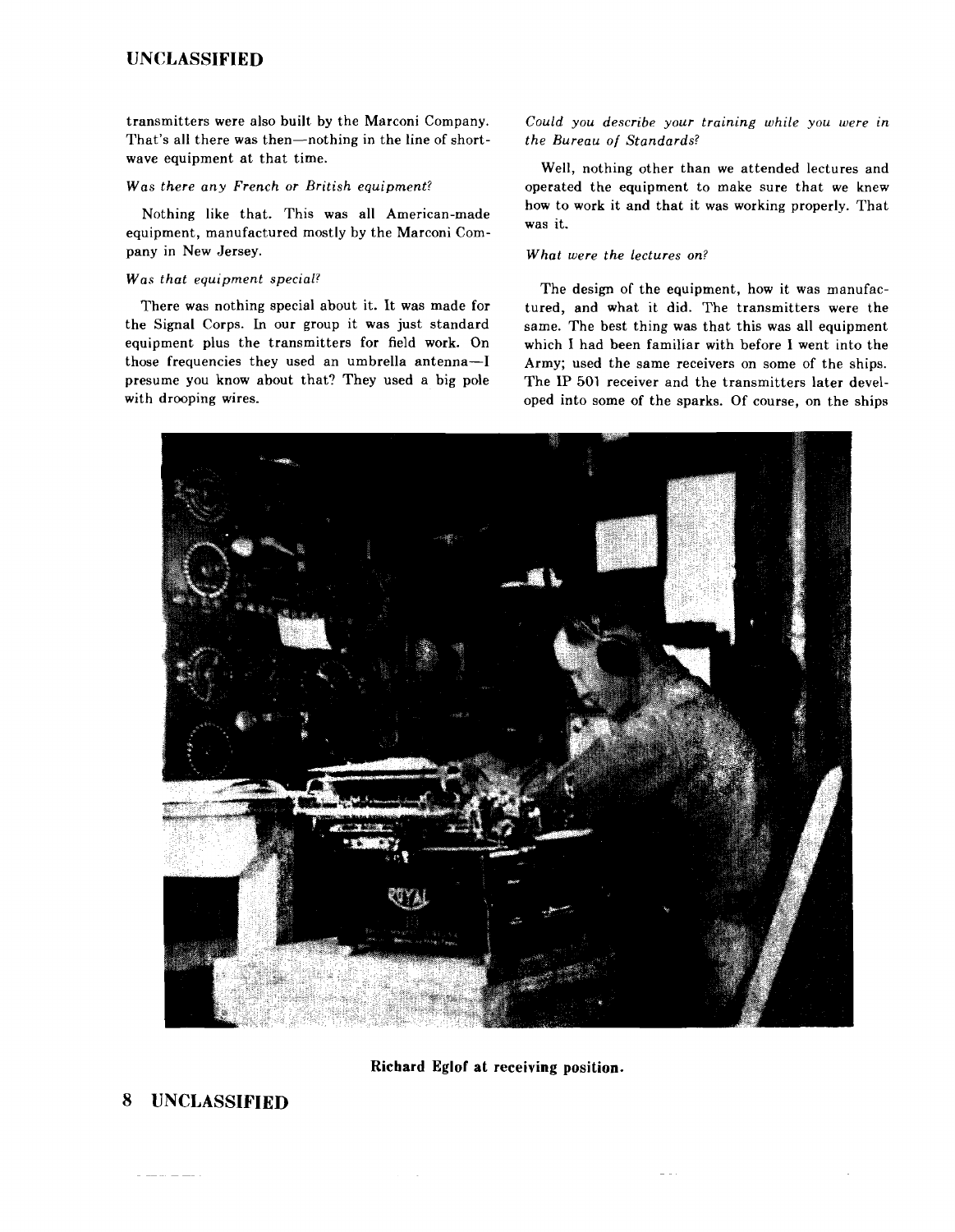

**Garage and White trucks-RTU** 33's **intercept tractors.** 

we had rotary sparks' and quench gaps on some of the Army equipment.

*When you operated the equipment, did you later find that the way they operated in the Bureau of Standards was similar tu what you were doing in McAllen, in terms of copying?* 

More or less, except that in McAllen the receiving equipment was in a tent which was out in the open and the transmitting equipment was in a White truck.

*Did they teach you any special formats?* 

No, it was copied long hand, most of it.

*We understand that you were able to use a typewriter.* 

Yes.

*Did you copy on the typewriter?* 

Oh yes, I was exceptionally good on copying code.

*How fast?* 

Oh, at that time, I could copy up to thirty-five or forty words per minute. I had a happy faculty of being able to "Jay back" as they said and recall remembering what I had heard yet I hadn't typed it. I think as a result of this, I hadn't been in too long when they gave me an extra few bucks a month for being an expert military telegrapher.

*Did they give you a briefing at the Bureau of Standards on exactly what type of mission you would be performing?* 

No, they didn't. That was more or Jess described after we got to Texas. We had a visit from several officers; I'm trying to recall their names. I presume you've heard of Brigadier General Churchill? He was the top man in Washington.

## *Did you meet him?*

I met him once, in Washington. That's the only time I met him. He came over to the Bureau of Standards while we were in training.

## *Did he have a Colonel Van Deman with him?*

No, not that I recall. I do recall Ives, Carl Kinsley, and Churchill. Those were the three top men as I can remember. My recollection is that some of the important information that we gathered down there was transmitted through, I presume, Fort Sam Houston.

<sup>&#</sup>x27; Provided the pulses of energy to produce radio frequency **waves.**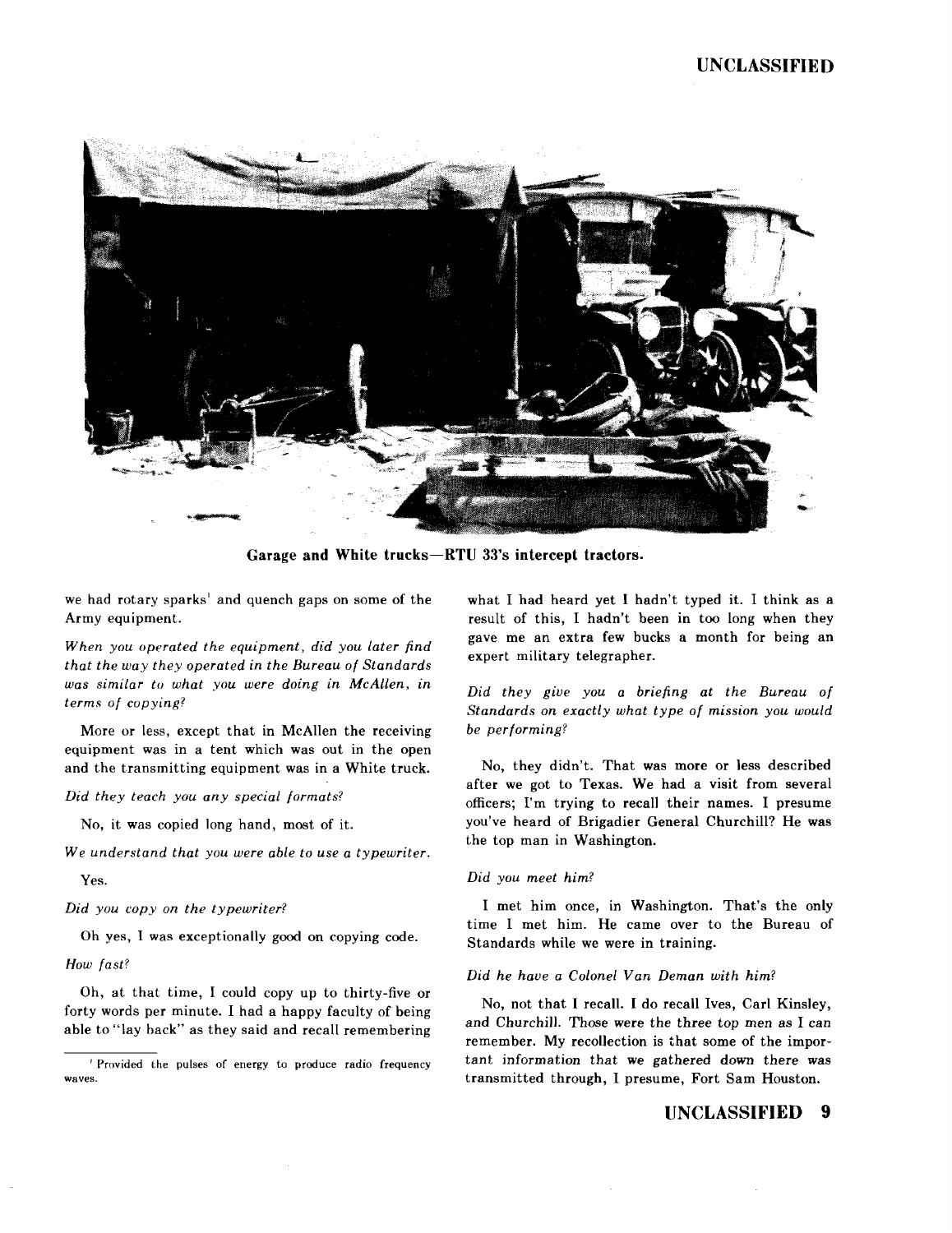# **UNCLASSIFIED**

#### *Did Churchill have anything to say to you?*

No, he just said that he knew that it was an important mission and he hoped that he got the best out of us-which we all promised. Other than that, we never saw him again because I think he spent most of his time in Washington.

## *Were there a lot of people training at the Bureau of Standards?*

Well, in different aspects of the military.

#### *Specialities?*

I don't know what they were being briefed on, but my recollection is that we were kept separated from everybody else.

#### *When you left the Bureau, how did you get to Texas?*

We went down by train, on the Southern Pacific. Originally, we went to Brownsville where we got our equipment and then we moved that equipment up from Brownsville to stations all along the border. It was a heavy White truck [intercept tractor] and we stopped at places like Mercedes and I forget some of the other towns. Mercedes was a cavalry camp and the cavalry had this unit up in McAllen, Texas from which we were separated entirely.

*Now, this group from Unit 33, who was in the group that went with you from the Bureau of Standards?* 

There was ten plus Lieutenant Main.

#### *So the whole group moued at the same time?*

A list of the names of those I can recall-we had Charles Werker, Joe Richey, Ken Hance, a fellow named Rose-anyway that was five. There was Lieutenant Main who was the commanding officer and then we had another group of five which included Joe Turre-he's now out in Colorado-and a chap named George Wilson and Ross Plaisted. I think we had ten men plus a commanding officer.

*That's right. You have the two-Unit 33 and Unit 34-down there and that would be about the right number of men.* 

Now who was in charge of Unit 34?

## *Well, I think Lieutenant Main was in charge of both of the units.*

To my recollection, he wasn't because he was in McAllen at the time. He never left to go to Unit 34. I know that Lieutenant Sutherlin had one and there was another lieutenant, but I can't think of his name.

# **10 UNCLASSIFIED**

*The reason we're interested in what you are saying about this part is that we did not understand from Werker and Richey that you went as a group to Brownsville, nor did we understand that you had picked up your equipment at Brownsville. We were told instead that several people traveled alone and that the equipment was shipped to McAllen and picked up from the train station there.* 

Well, I don't recollect that at all. As I said when they came up from Brownsville, there was a man driving a truck and they may have come up in different groups-like four, but they all stopped in Brownsville.

*So when you say that you drew your equipment, you really mean that you drew all your trucks and radio equipment?* 

It was picked up, to the best of my recollection, at Brownsville and brought up to McAllen.

You said that you drove the White tractor from *Brownsville up to McAllen, they actually drove it then and set up the station?* 

To the best of my recollection. At that particular time, on the single [railroad] track between the Harlingen railroad terminal up to Mission, Texas the train had just one coach. I don't think they had a flatcar on which they could put a truck like that. I did see a coach that used to come up in the morning and go back in the afternoon to Harlingen which was a railroad terminal that went down to Brownsville and then up to Houston.

## *Did you ever actually drive the White truck?*

Oh, yes, I drove the truck.

#### *Where had you received your driver's training?*

Picked it up, that's all. Then we had another truck [Ford tender] which was used for putting equipment in if you wanted to move around somewhere. Now I don't know whether any of these others have remembered but I believe a little snooping occurred at this time. Sometimes we got signals that were strong and we couldn't find out where they were coming from. My recollection is that we had the bright idea: let's go to the power company in McAllen and see who are the largest consumers of electricity. We did take, as the top consumer of electricity, the motion pictures that was in McAllen and based on the electricity they used, we checked all of the consumers of electricity that exceeded or were anywhere near that level. Now my recollection is that we did investigate a monastery in Hidalgo which was south of McAllen right on the river. We passed that information on to the Army and I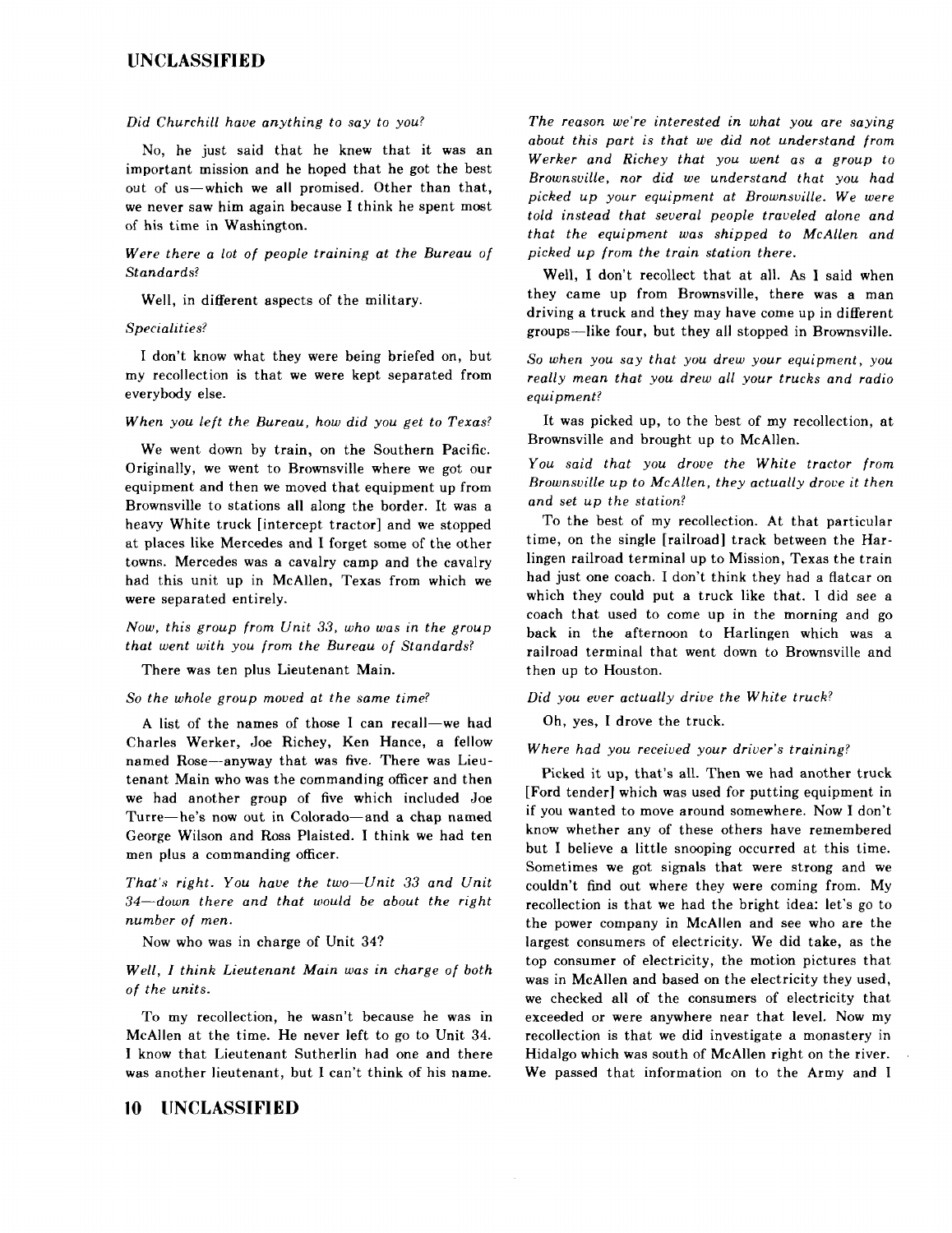recall somebody telling me that they did investigate this place and picked up some Germans who were operating a station in that monastery. Now that's only hearsay.

*Was Hidalgo in Mexico'* 

No, it was on the American side. This monastery was on the American side of the Rio Grande.

*When you set up your station at McAllen, did Lieutenant Main or anybody brief you at that time on what your mission would be? Did you have knowledge of the type of materials you would copy?* 

Yes, we did. We were told, as I recall, that the main objective was *to* monitor signals as to what time of day they came on the air, who was being called, and what the code was. There was an awful lot of code that came out of Chapultepec and I'm sure a lot of it was copied and passed to Washington because I know some of the units doing it got citations for their excellent work. I don't know whether Unit 33 ever got a citation, but some of the units did; I understand that the material had been transmitted back to Washington and it was very valuable. One of the primary points was that we monitored these stations at the exact time they came on-like they would come on at maybe eleven o'clock at night and they transmitted for about an hour and then stopped. The next night they came on and did the same thing. Well, each night whoever was on watch at that particular time would copy as much as he could without interference from the static.

*So you had then specific stations that you copied and were listening for. Did you have any type of a search mission where you would just copy anything?* 

Primarily we copied stations that we heard which we thought were transmitting code or possibly some information that was being used by the submarines in the Gulf or was going back to Germany. The Chapultepec station-at that time called XDA-was a very powerful station. I was told later that the intelligence department had sent investigators into Mexico and had been able to get information about this particular station.

*I'm very interested in your driving from Brownsville to McAllen and then setting up the station. Could you describe the trip and the setting up of your station at McAllen?* 

Well, the transmitting equipment had already been installed in the truck so the only setting up that the personnel had to do there in McAllen was to take the spikes out (which were the center of the umbrella antenna) and raise them and put the antenna up.

*When did you set up the tent that you used for receiving?* 

The tent was set up right after the equipment came up there. We had a field meter which was hung *on* the



Loop antenna, with 360° dial at base, and map of **area on the floor.** 

wall, as well as an audibility meter. When you heard a station, you took readings on its signal strength and you came up with a pattern. You would then have a big lobe which was your strongest signal and then you took a reading-that was where the station's signal

 $\sim$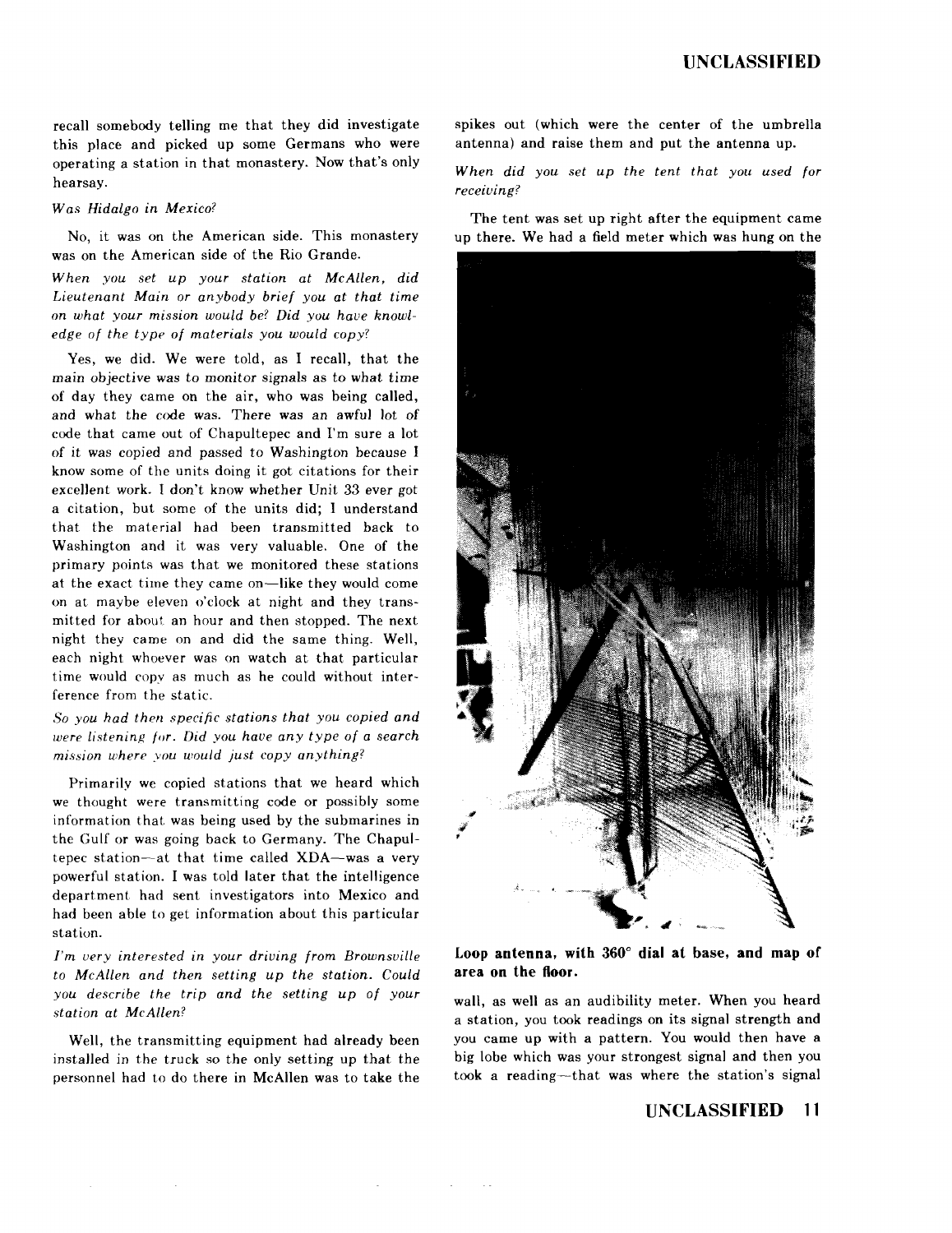# **UNCLASSIFIED**

was coming from. As you rotated the loop around in the opposite direction, the signal got weaker. You took this signal bearing and passed that information on to one of the other units.

*How was the antenna moued? I was wondering how you turned it* so *that you got the best lobe.* 

It was operated manually. You turned it by hand. You see, it had a disc with degrees marked on it and it had an arrow on it which pointed to the degrees, so that when you rotated it, you took the reading off this disc on the bottom. To improve reception there was what they called the Armstrong regenerator circuit, which was one of the big things in reception. I constructed a similar one-built it and we used it. There were two coils: one was a fixed coil and the other one fastened onto a piece of wood which you pushed in and out.

#### It *was a regenerative repeater?*

That's right. I made it a regenerative repeater. It wasn't in its day a regenerative repeater, but as a result of adding this it became one.

*We have some pictures which we borrowed from Charlie W erker, which show the receiving equipment. This one* 



**Intercept position, RTU** 33, **with pistol at the ready.**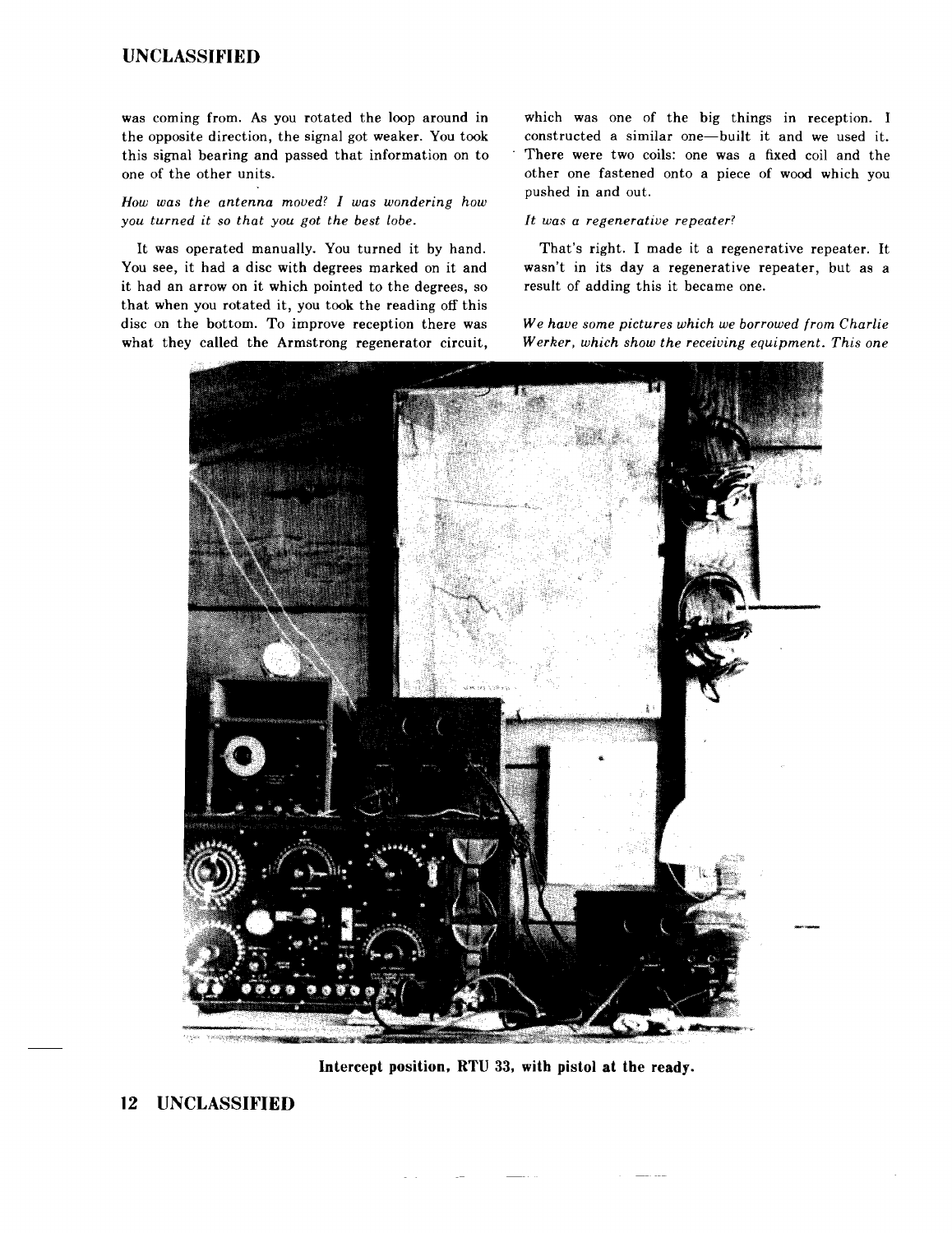with the lamp in it and a map of North America*what position is that?* 

It's one of the receiving positions. We used different set ups-I think this was originally the first one. This was the first set up and then we got more equipment.

*What is the make of the receivers-do you remember who made them?* 

I'm sure they were made by the Marconi Company.

#### *Is that the garages?*

Yes, those are the two White trucks.

#### *Charlie W erker said that Turre worked on the trucks.*

He was the mechanic. Looking at the funny side of it, I'll never forget one day one of the gasoline tanks on the truck developed a leak and Turre said he'd fix it. He took the tank off the truck, drained the gasoline out, and put the soldering iron on the gas tank which he was straddling. He was lucky he wasn't cut in half when the damn tank blew up. Fortunately the ends were weak and the two ends went out. He sat there and he was knocked over. The minute he put the hot soldering iron on it, the tank went bang—the tank exploded!

#### *Was he also a radio operator?*

Yes, he was. He still has a ham station and I worked him a few times years ago, but not recently.

#### *Did you work the loop antenna at all?*

I worked the loop, sure, many a time. We had graph paper we used to make the tracings on. The loop antenna that they showed us in the Bureau of Standards was shipped down later.

*That was in a tent and building that was separate from the receivers?* 

Yes, that's right.

*Did you get much interference from your own receiving station?* 

No, because we never used that at the time we were taking loop readings.

#### *The transmitters were in the White radio tractor?*

Yes.

#### *Did you use those very often?*

Yes, we used those to communicate with the other units along the border. Sometimes that was the way

the readings that we got locally were passed to the other units so that they could quickly identify where the signal was coming from.

#### *What units did you transmit to, do you remember?*

Well, I can only recall Unit 34. I know there were some units beyond that, all the way out to the west coast. I don't know a thing about those other units.

*Did you have any sort of codes that you used with the other units?* 

No, no codes.

#### *So you sent in the clear, so to speak?*

When you were transmitting to these different units, you used abbreviated information so that it couldn't be picked up even though the range of this transmitter wasn't very far.

*How did you receive information from them? Was somebody always on the set, was it always turned on?* 

They had regular schedules of operation-you met some of these units at certain times. At night time, say after four o'clock in the afternoon, you might as well fold up because of the static. You could sit there and every afternoon, as regular as clock work, lightening songs would come up and they would last for maybe two or three hours. You couldn't hear a thingjust a mass of noise.

#### *Did Lieutenant Main ever go on circuit with you?*

I don't recall. He would come in once in a while and listen to what we had. We always had the means of putting dual headsets on our receiver. He would listen sometimes.

*Would it be possible for you to describe what it was like when you came on duty-what you did? Let's say you came on at one of the shifts, as an intercept operator-what did you do? How did you set up your equipment?* 

Well, the equipment was running twenty-four hours a day. Of course we always had supplies of extra tubes and things like that. But the equipment was never shut off unless something went wrong with it and we had to fix it. In my recollection, we never had much difficulty with it at all. It always operated well and it was checked mostly every day.

# *So when you came on shift, you literally took over a warm chair?*

We just took over from the other fellow, that's right. I remember one night I came on-one of the